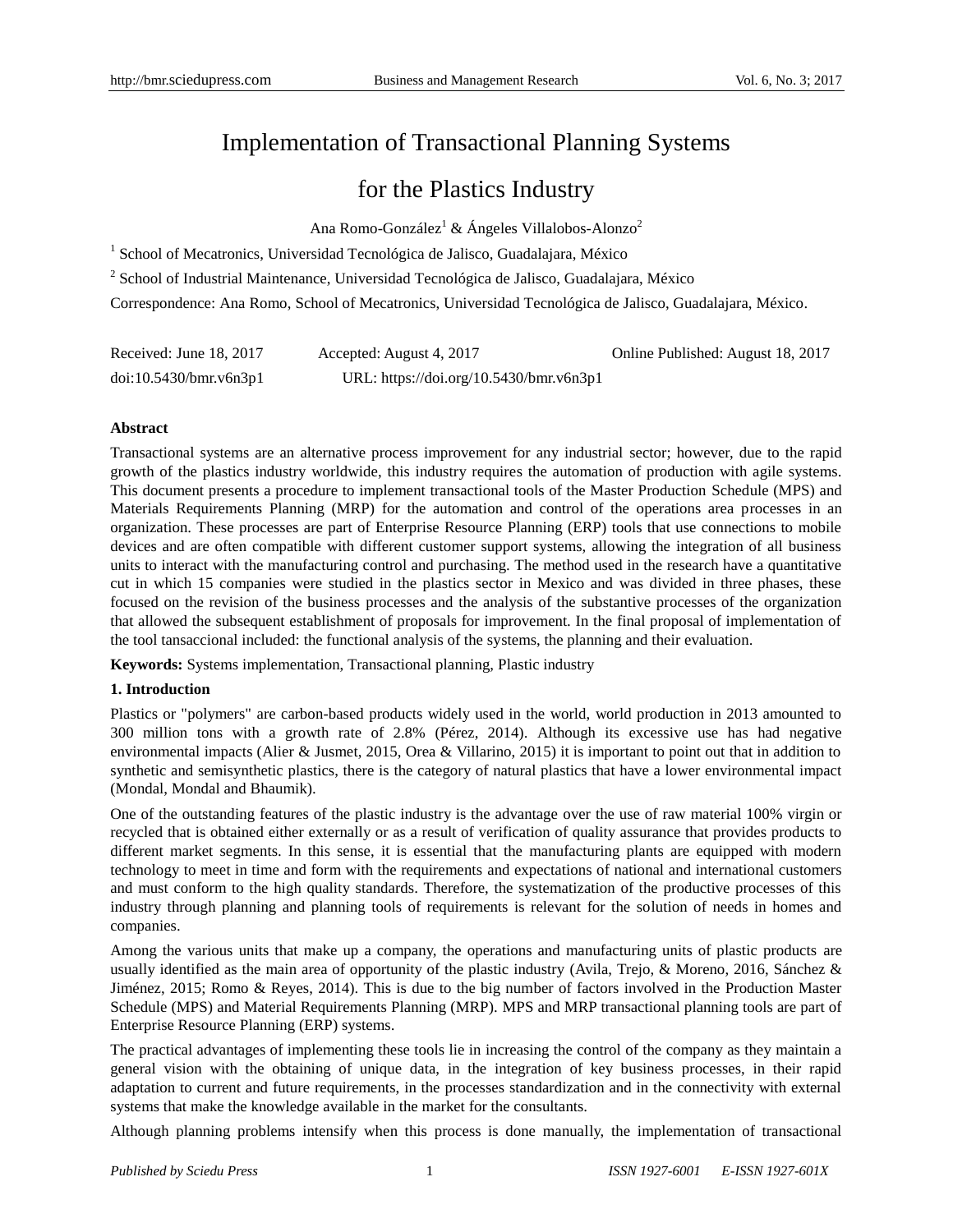planning tools, in addition to the complete and correct definition of finished product procedures, requires establishing and defining a strategy for the use of MPS tools and MRP that allow the control of the manufacturing processes, it is important to add in the procedure the purchasing unit due to the need to have raw material in a timely manner, as well as the integration of these modules with the systems that operate throughout the organization, such as customer service, payments and billing.

Therefore, the general objective of this proyect is to describe the process of implementing an information system or transactional planning tools that allow Master Production Planning (MPS) and the Material Requirements Planning (MRP) for the automation and control of the processes of the Operations area in the plastics industry. The tools must be compatible with ERP systems that maybe are operate in the companies.

Since the implementation process is an eminently practical activity, this document is structured through a brief theoretical revision of the transactional systems, to later present the methology with which the systems implementation is addressed and the results obtained are presented. Finally, in the discussion section, besides the benefits, the limitations of the study are shown.

#### **2. Literature Review**

An Enterprise Resource Planning (ERP) system "is an integrated software solution that spans the range of business processes that enables companies to gain a holistic view of the business enterprise" (Ehie & Madsen, 2005, pp. 546). Due to the use of an ERP system is considered as an important competitive advantage (Gamble, 1998), multiple companies worldwide have opted for its implementation. The most important benefits that an enterprise gets if they implement a whole ERP system are the reduction of inventory, the increase of productivity and the reduction of transport and logistics costs (Calisir & Calisir, 2004). In addition, ERP systems provide immediate intangible benefits such as internal improvement and customer service, or in the future as foresight and adaptability (Murphy & Simon, 2002).

#### *2.1 Transactional PlanningTools*

The Production Master Schedule (MPS) and Material Requirements Planning (MRP) transactional planning tools are part of ERP systems, which are designed to automate most of an organization's core processes, from financial management to storage, procurement, human resources and logistics (Prouty, 2011; Sandoval & Mart n, 2016). Its characteristics include the use of a centralized database, the integration of departments for the consolidation of processes and the operations of the company, the entry of data in a unique way (must be consistent and complete) and must have mechanisms of connectivity that allow and provide access to share information.

In order to maintain high levels of customer service, it is essential for a company to plann product manufacturing processes, an MPS system must maintain control of production and therefore can directly influence costs. Because it provides a link between material forecasting and raw material inputs, the MPS drives the MRP system, but constant adjustments in material requirements generate a broadly approached phenomenon called '' schedule instability '' or '' MRP nervousness '' (Herrera, Belmokhtar-Berraf, Thomas & Parada, 2016; Tang & Grubbström, 2002; Xie, Zhao & Lee, 2003), so its correct implementation is a priority.

An MRP system is a formal tool for the manufacturing unit that relies on a BOM and identifies the specific materials or raw material needed to produce a particular item. In this way, the MPS accurately updates the inventory, records prices, available quantities, and determines the net material requirements. The dynamics of the MPS then allows you to update, modify or cancel existing product orders and maintain priorities in changing manufacturing environments (Umble, Haft & Umble, 2003).

When a company does not use transactional planning systems requires using applications with multiple interfaces, systems, platforms, heterogeneous technologies or general purpose systems such as spreadsheets (Frank, George, & Narasimhan, 2004). This requires transcription of data, transfer of documents on paper and generates duplication of information, lack of uniformity and difference of criteria and concepts.

## *2.2 Impact Factors on the Implementation of an ERP*

Successfully implementing an ERP system can generate costs of up to 3% of a company's total revenues (Austin, Cotteleer & Escalle, 2003). The empirical study of Ehie & Madsen showed a number of factors that impact on the successful implementation of an ERP. The factors mentioned are feasibility and the critical evaluation of ERP systems, project management principles, human resource develpment, business process reeinginnering, cost / budget issues IT infrastructure, consulting services, and top management support (2005, pp. 547). However solving these factors related to failure to implement ERP provides short, medium and long term benefits to companies.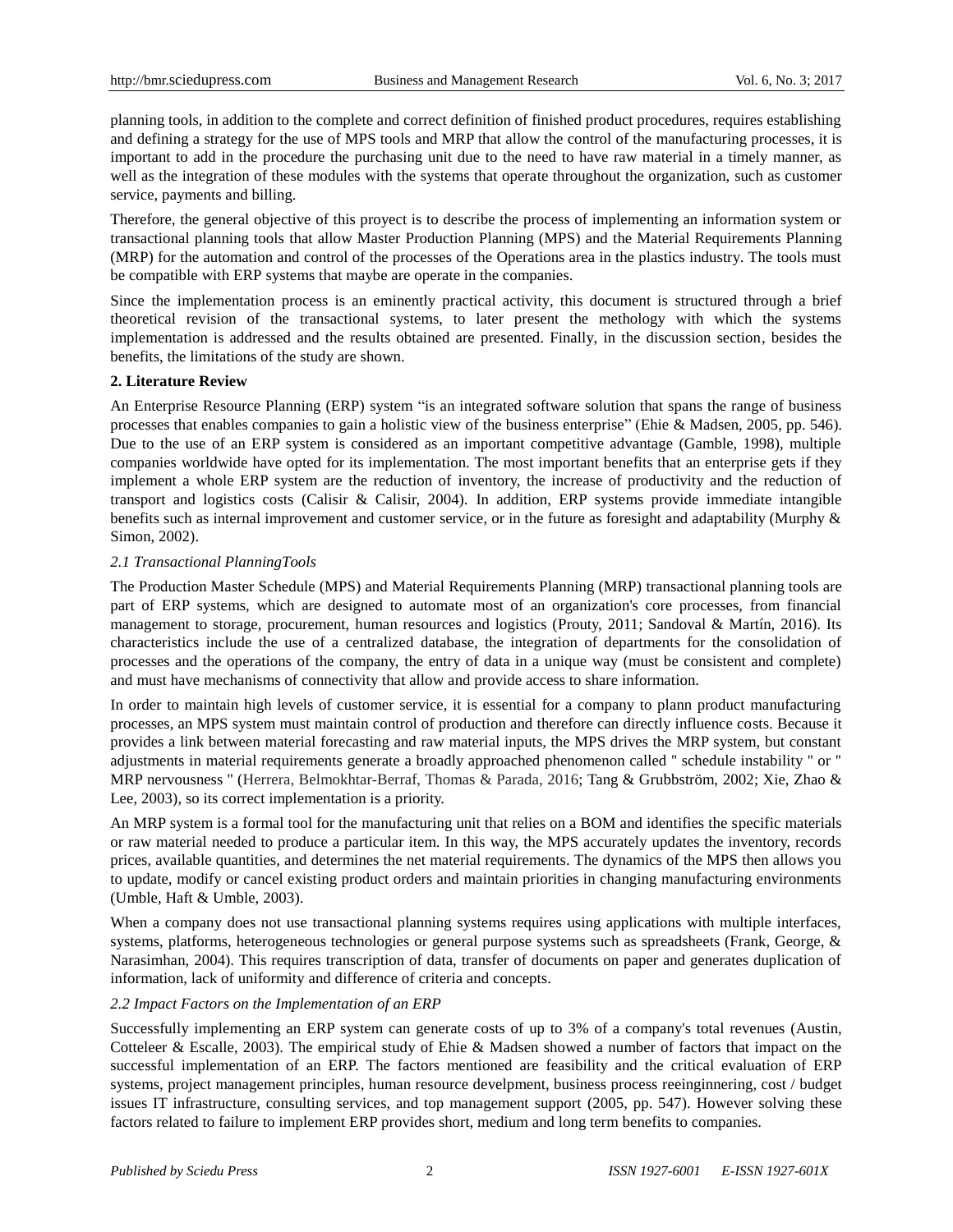This integration of Information Technology adds to the world trends of "Big Data" and the Social Customer Relationship Management (Di Benedetto & Kim, 2016; Heller, & Parasnis, 2011; Jung, Lehmkuhl, Küpper, Nierlich, Rosenberger, 2016; Orenga-Roglá, & Chalmeta, 2016; Trainor, Andzulis, Rapp & Agnihotri, 2014) allowing the feedback of business information.

#### **3. Method**

This section presents the type of research carried out, the characteristics of the participants involved, and the stages in which the study oriented trow business process reengineering is divided.

#### *3.1 Participants*

The research carried out is of a quantitative nature and have a descriptive scope, 15 companies representing the small and medium-sized plastics industry are identified, that generate poducts for the home and the industrial sector. The companies included in the study maintain a distribution of customers in the American continent, they are supported by supermarket chains and maintaining agreements for the export of their products.

#### *3.2 Procedures*

For the definition of the process implementation of the transactional planning tools the research was divided into three stages:

Stage 1: Analysis of the characteristic organizational structure of the companies reason for the present investigation (David, 2003).

Stage 2: Review of business processes and analysis of organization substantive processes.

Stage 3: Proposal implementation of the transactional planning tools that includes the functional analysis of the systems, the planning of the implementation and its evaluation.

In stage 1 the information gathering is carried out in person through a directed interview and of the review of the mission, vision, objectives and organization chart of the companies. At this stage organizational structures are categorized and schematized.

The review of business processes and the analysis of the substantive organizational processes of stage 2 are oriented in the description provided by the members of the units of the organization and in the revision of the documents of the procedures of the Management Systems of Quality. After the analysis, the results are plotted with an "As Is" diagram scheme (Hernández-Nariño, Delgado-Landa, Marques-León, Nogueira-Rivera, Medina-León, & Negr *f* - Sosa, 2016, Santos López & De La Cruz, 2014).

In stage 3, the proposal for improvement is diagrammed with a "To Be" scheme (Schmal & Olave 2014) in which the transactional planning tools are inserted with functional analysis and step planning. The evaluation of proposals can be carried out with a weighted matrix (Ramos & Rosaura, 2015) to efficiently make decisions.

#### **4. Results**

After analyzing the data and categorizing the information provided by the companies that have distribution in the Americas, the results were structured in three sections according to the Stages of the method on organizational structure, business processes and organization substantive processes, and the Proposal of process implementation. The general view of the organizations analyzed on the use of transactional tools is shown in Table 1.

| Type of system                                           | Number of Companies |                | Other archives or tools                            |
|----------------------------------------------------------|---------------------|----------------|----------------------------------------------------|
|                                                          | Yes                 | N <sub>o</sub> |                                                    |
| Customer service                                         | 10                  | 4              | Spreadsheet                                        |
| Payroll                                                  | 11                  | 4              | Not specified                                      |
| <b>Sales</b>                                             | 8                   | 7              | Spreadsheet                                        |
| Control<br>of<br>payments<br>to<br>suppliers and Billing | 14                  |                | System developed in the company                    |
| Production planning                                      | 3                   | 12             | Spreadsheet and system developed in the<br>company |
| <b>Stock</b>                                             |                     | 8              | Spreadsheet                                        |
| Product catalog                                          | 6                   | 9              | Spreadsheet and Web System                         |

Table 1. Use of systems or tools in the companies analyzed

Source: Own elaboration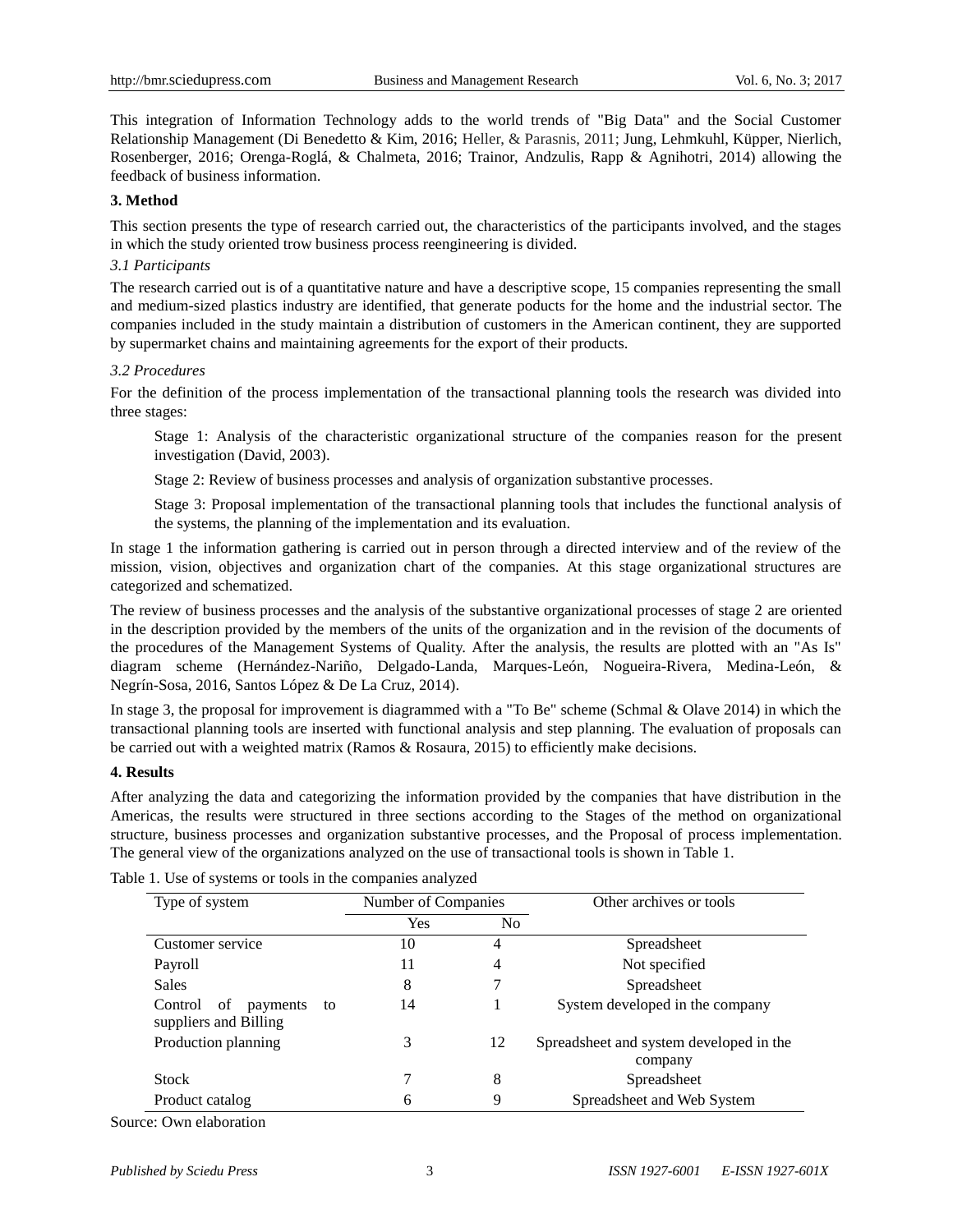Table 1 shows that most companies do not use a system for production planning, stock control or a product catalog as this information is kept in separate files as spreadsheets that are not found connected to a database of orders or requests.

The use of independent documents for the production planning does not allow manteining the control in the inventory since the updates of documents by the different business units are not realized in real time. This data mismatch does not allow accurate queries because the information is not unique during specific periods.

Among the consequences of the disarticulation of archives like the stock, is lack of the necessary materials to cover the orders of the clients in time so, the inadequate control has a negative impact in the area of sales resulting in economic losses and the inappropriate planning of the production. Another problem that arises from the independent management of archives is that the catalog of products is not kept adequately updated generating an excess of inventories since they are not sold in a timely manner; and sales are of paramount importance to maintain competitiveness.

In addition to the analysis in Table 1, it was also found that in the last years most companies have increased the volume of their sales and diversified both in their products and in the markets they serve, which has increased the production of its articles and the needs of control and automation of this area.

## *4.1 Analysis of General Organizational Structure*

The first step for the implementation of the tools that are proposed in the methodological process is the analysis of the data on the general organizational structure of the industrial sector in the area of plastics, this shows that the activities can be organized according to the following categorization: Management of Processes and Quality, Administration and Attention to Clients, Human Resources, Operations, Warehouse and Shipments.

In some cases it was identified that they use outsourcing as support in the processes of accounting, product promotion, maintenance, IT services and hiring of personnel. Although the literature considers as an impact factor related to failure to implement ERP, IT infrastructure in most companies this service is subcontracted. Table 2 shows a summary of the main activities of the organizational units identified.

| Unit                                   | Unit Sub                   | Main activities                                                                                                                                                                                              |  |
|----------------------------------------|----------------------------|--------------------------------------------------------------------------------------------------------------------------------------------------------------------------------------------------------------|--|
| <b>General Direction</b>               |                            | Revision of results, Definition of strategies, Planning,<br>Design of new products                                                                                                                           |  |
| Administration and<br>customer service |                            | Coordinate sales and customer service functions on<br>orders and billing                                                                                                                                     |  |
| <b>Human Resources</b>                 |                            | Establis procedures and delivery of documents to the<br>accounting area, defines in conjunction with the<br>Management the commercial strategy, updates means<br>of promotion and sale, updates price lists. |  |
| Processes and quality                  |                            | Performs employee recruitment processes, maintains<br>personnel control and training processes                                                                                                               |  |
| Warehouse and shipments                |                            | Establishes and monitors audits and processes of<br>product quality, maintains the procedures for<br>introducing new products                                                                                |  |
| Operations                             | Production                 | Control of inventories, assortment and shipment                                                                                                                                                              |  |
|                                        | Molds                      | Produces product data sheet and schedules production.<br>Control line and machines starts                                                                                                                    |  |
|                                        | Purchases and<br>materials | Establishes procedures for assembly and dismantling<br>of molds, provides preventive and corrective<br>maintenance to molds                                                                                  |  |

Table 2. Overview of Organizational Units

Source: Own (From Romo & Reyes, 2014)

The inputs in the identification of the organizational structure were the organization chart of the companies, the job descriptions and the philosophical foundations of the firms; the philosophy is composed by the mission, vision, the objetives and the Institutional policies. According to the summary presented in Table 2, in addition to defining a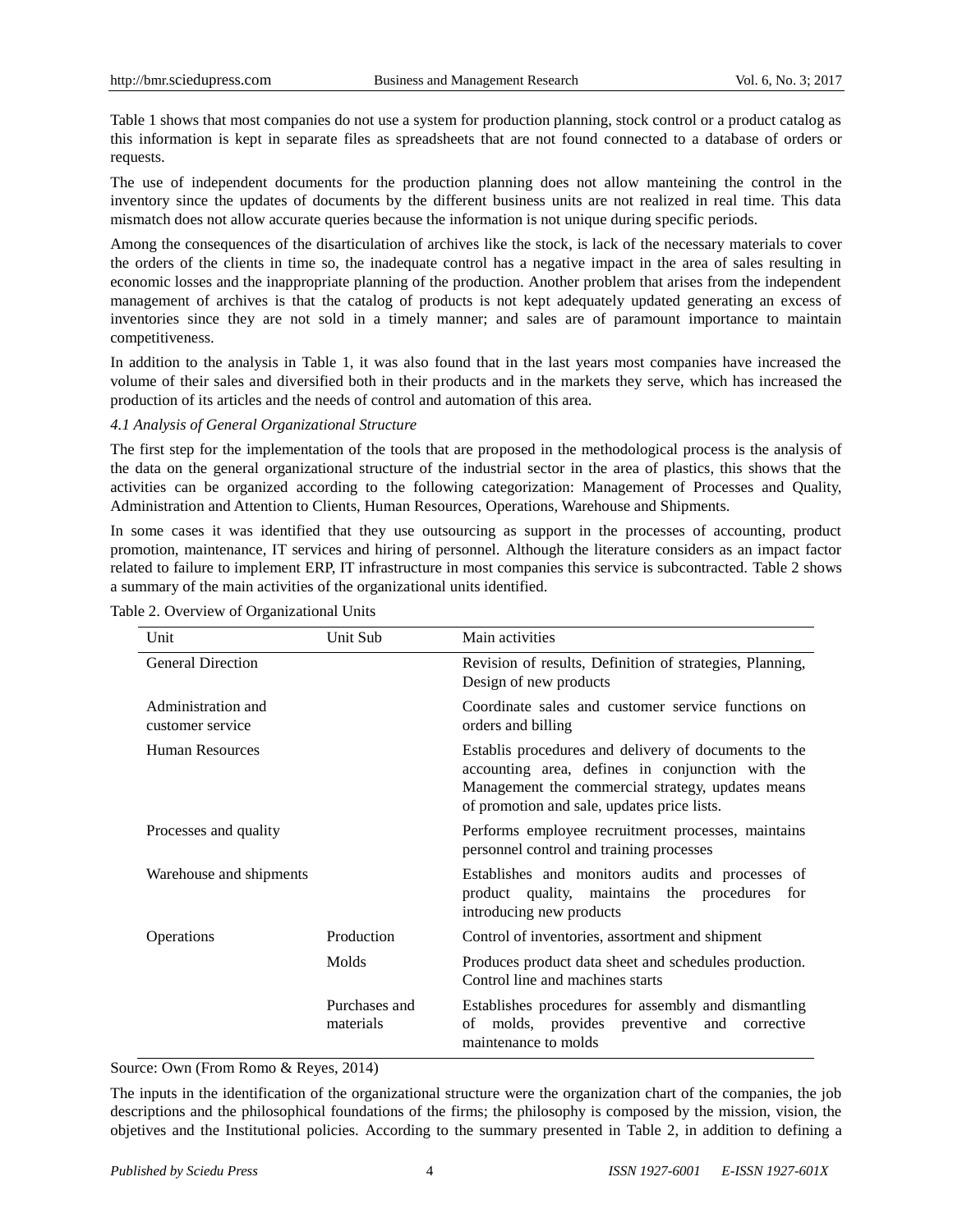strategy for the company, the General Direction is the area in charge of the generation of new products. However, the dissociation of existing systems impedes a global view on the possibility of investing for innovation processes because it is isolated from the external context and global trends in raw materials and designs.

The area of Administration and customer service was identified as a weakness, since it is guided by a commercial strategy that is defined by the area of human resources and management, information on the needs of the clients would allow offering products or opening new markets. It is also important that the areas of operations and processes and quality are coordinated to define the production master plan with the aim of minimizing production times when it is necessary to perform machine and mold maintenance.

Among the strengths found in the companies are: the clear definition of strategic objectives and the appropriate organizational structure they possess, since in some cases there are coordinations that encompass different units and this allows them greater flexibility to modify and streamline processes.

## *4.2 Business Processes and Analysis of the Organization's Substantive Processes*

The implementation of a transactional planning system requires the clear establishment of the business processes to achieve an accurate analysis of the organizational processes; this definition allows identifying areas for improvement, some of which can be resolved effectively without the need to implement systems. However, the analysis revealed that there is a high diversification of products, this explosion of product development arises at the request of specific customers and may be a result of the lack of identification of real needs of the market and inadequate controls of inventories.

#### 4.2.1 Review of Business Processes

The purpose of processes review is to understand the objectives of the organization and determine what are needed to support those objectives. It is important to understand how can function an organization if the implementation of the transactional planning systems is carried out and verify that the requirements are fully understood, which allows projecting the future state of the organization in the medium and long term. This company Blueprint consists of a graphical view of its structure as shown in Figure 1.

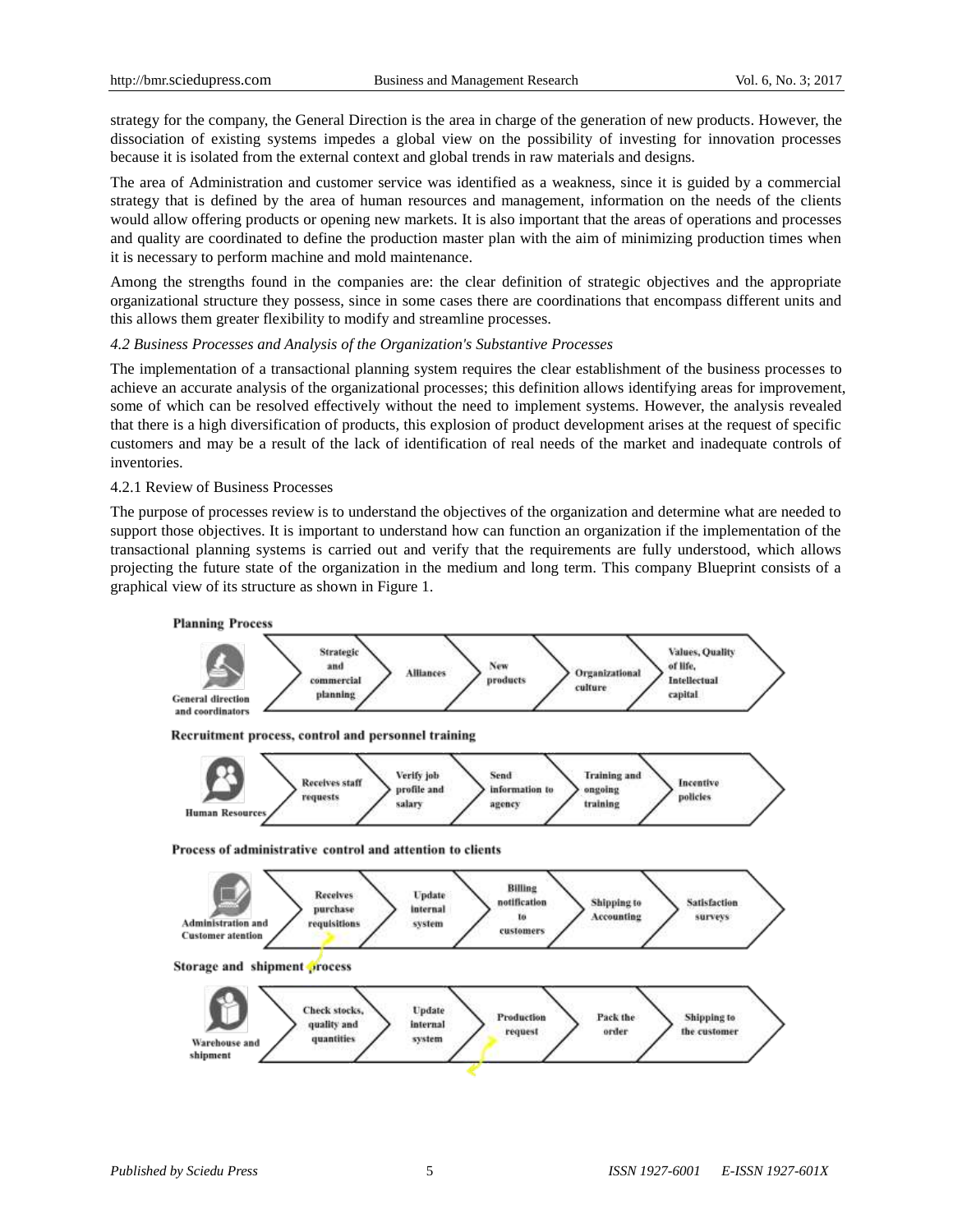

Figure 1. Schematization of business processes. Source: Own elaboration

The schematization that is show of Figure 1 is generated from the synthetic and representative analysis of most of the companies in which the study was performed. For each business unit the stages and the order necessary to complete a process are shown.

The schematization of the business processes was done in two ways: 1) direct observation of the processes in the company and 2) interviews with those responsible for the units identified during the previous stage (Table 2). In both cases it is essential to verify the documentation that underpins each of the processes (such as the organizational chart or internal policies).

Once the processes are identified, the synthesis of activities is essential for the design, it is recommendable not to exceed six the number of steps in each process to obtain a quick overview, it is also important to present the steps in an orderly manner, whenever this is possible, so that they work in accordance with the workflow, in addition, the connections that may exist between the activities of the processes must be established. In Figure 2 the connections found are identified as double flow lines indicating the existence of data and information exchange, as presented between the production request of the warehouse area and its reception in the operations area.

However, it is essential to make a general description of each one, such as the one presented in Table 3, with the purpose of identifying its purpose and reason for existence.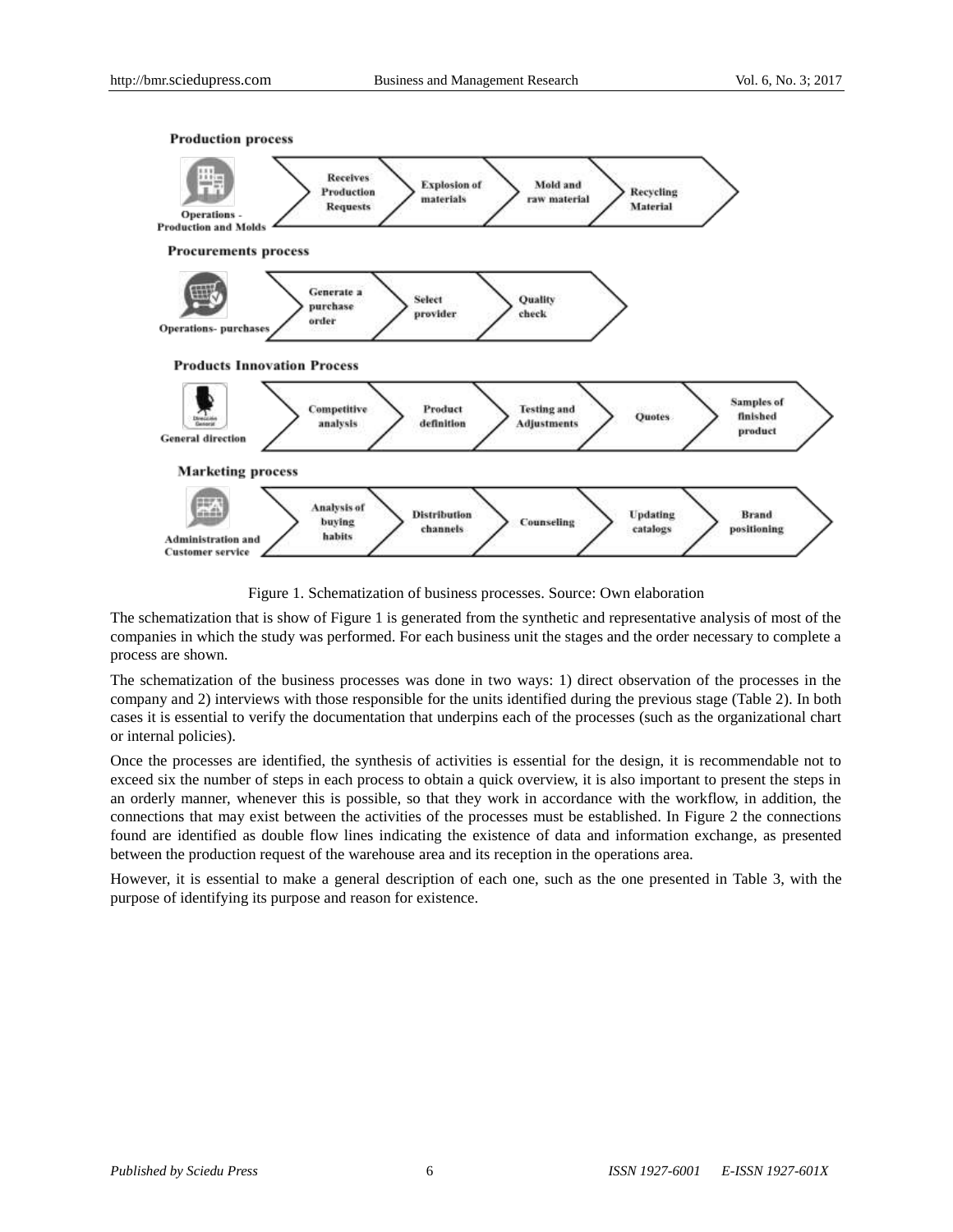### Table 3. Description of business processes

| Proceso                                              | Activities                                                                                                                                                                                                                                                                                                                                                                                                                                                                                                                                                                                                                                                                                       |
|------------------------------------------------------|--------------------------------------------------------------------------------------------------------------------------------------------------------------------------------------------------------------------------------------------------------------------------------------------------------------------------------------------------------------------------------------------------------------------------------------------------------------------------------------------------------------------------------------------------------------------------------------------------------------------------------------------------------------------------------------------------|
| Planning                                             | The Directorate-General and the Coordinations, by means of the results review, defines<br>the commercial strategy, prices and alliances, as well as customer requirements, the<br>production plan, the introduction of new products and the organizational culture for the<br>quality of life and The values of the intellectual capital of the company. Review of<br>results, Definition of strategies, Planning.                                                                                                                                                                                                                                                                               |
| Recruitment, control<br>and training of<br>personnel | For the recruitment of personnel, the requesting department sends a request to Human<br>Resources (HR) and this in turn channels it to the General Directorate (DG) for<br>authorization. Once the hiring is authorized, the description, requirements, position<br>profile and salary are sent to a recruitment agency, who presents the candidates to HR<br>and interviews are conducted in the requesting area. There are ongoing training<br>processes; As well as policies of incentives to the personnel according to their<br>performance. Work climate surveys are sent to the coordinators.                                                                                             |
| Administrative control<br>and customer service       | When customer service is done by system, they clients check the products online and<br>download order request formats. The order request and the information are consulted in<br>warehouse and Shipment are captured in System, in case of not having sufficient<br>existence, a document of pending order is generated. Billing and customer notifications<br>are made and customer satisfaction surveys are performed.                                                                                                                                                                                                                                                                         |
| Storage and shipping                                 | The existence, quantity and quality requested in the order to prepare the finished product<br>and the defined presentations are verified, the order for shipment is packaged, the<br>characteristics of the product are documented and it feeds the information in system for<br>the control of warehouse and the monitoring of the shipping to the customer. The orders<br>to be supplied by the production unit are checked.                                                                                                                                                                                                                                                                   |
| Production                                           | The production area receives a request, a program and an order from the warehouse<br>department. Operations check the availability of the mold and raw material required for<br>production in a spreadsheet file and updates the raw materials inventory. Once the<br>process is finished, the Quality unit verifies the product, if it meets the requirements, it is<br>sent to the Warehouse area. If it does not meet the requested quality level, the product is<br>recycled through a crushing process for its subsequent use, and added to the available<br>raw material. The production processes are controlled in spreadsheet files for the time<br>control and explosion of materials. |
| Procurements                                         | Generates a purchase order (pet, pigments, labels or molds), selects the supplier and<br>once received the raw material verifies the specifications of quality and quantity.                                                                                                                                                                                                                                                                                                                                                                                                                                                                                                                     |
| <b>Product Innovation</b>                            | By specific request, by competitive analysis or by reuse of old molds with new<br>characteristics, the management defines a new product, orders the molds and<br>accessories, tests and adjustments are made, the product is authorized (name, colors,<br>packaging and presentations), Materials are listed, samples are taken of the finished<br>product, the information is captured in the system, the promotion strategy is defined,<br>catalogs, WEB page and price lists are updated and a production program is carried out.                                                                                                                                                             |
| Marketing                                            | There are companies with more than 350 variations of articles so they require analysis of<br>buying habits. The strategy most commonly used by DGs is to keep wholesale<br>distributors as the main distribution channel, visiting key distributors and advising on<br>purchasing decisions. With the clients of self-services and those of North America and<br>Central America contacts are maintained by telephone and email. The catalog of<br>products is loaded on the companies' websites; most are shown in Spanish and English.                                                                                                                                                         |

Source: Own elaboration

The review of the business processes is indispensable to identify the areas of opportunity of the company and to perform a successful reengineering before to the implementation of a transactional planning system; the descriptions shown in Table 3 must correspond faithfully to the schematization of the processes and be reviewed by the involved areas to discard errors. Table 3 represents an invaluable input in the systematization stage, so it was verified and corrected by each business unit to maintain a general agreement.

Since there are factors that negatively impact on the successful implementation of planning psystems such as human resource development or top management support, the validation of these descriptions generates links between the project and those responsible for the areas that guarantees a commitment aimed at concluding the project.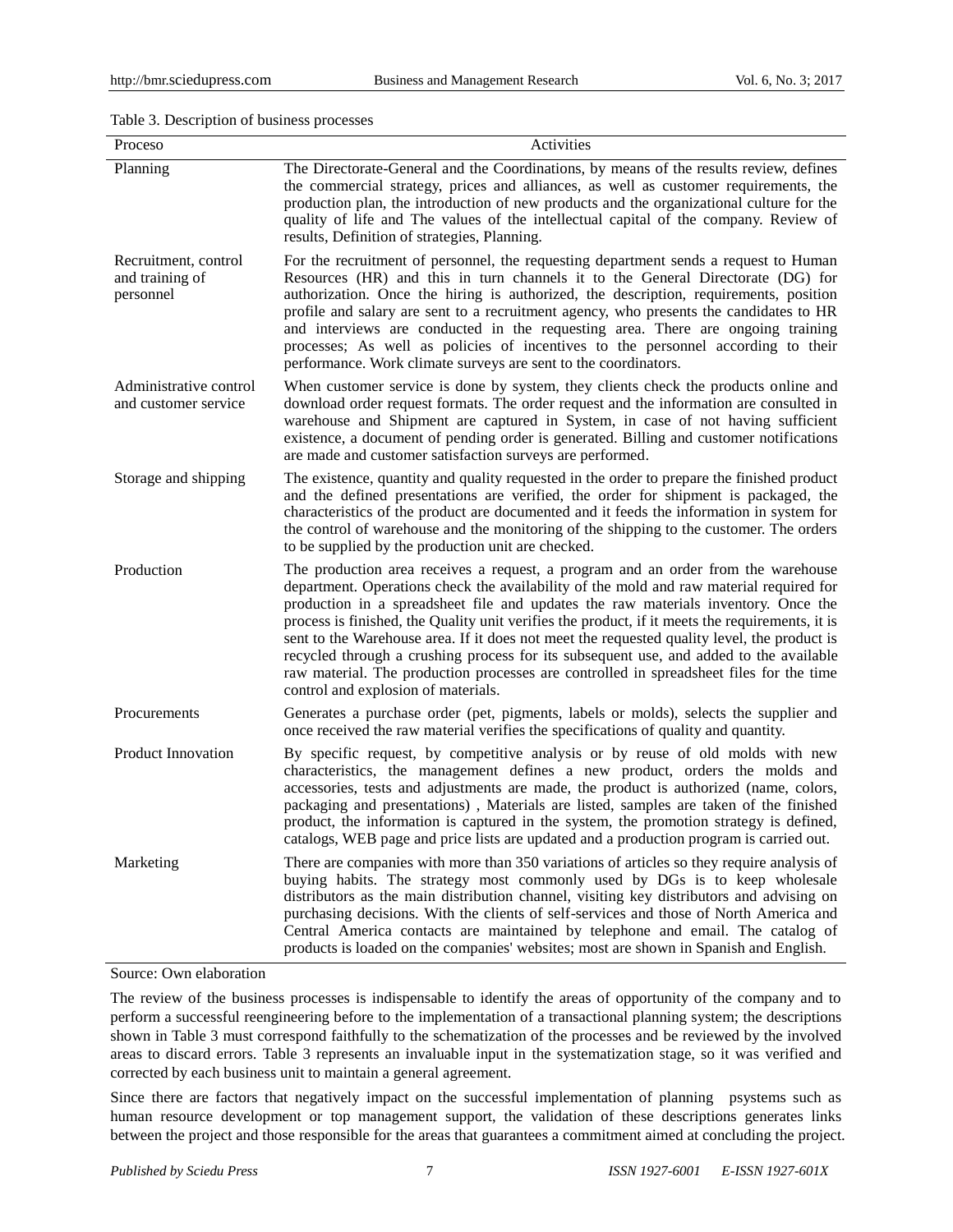From the elaboration of Table 3 with the description of the business processes, the substantive processes of the organization are determined which makes feasible the incorporation of transactional planning tools.

4.2.2 Analysis of the Substantive Processes of the Organization

Una vez establecidas las Description of business processes se deben indentificar los procesos sustantivos de la organización, en este sentido

The general substantive processes where an improvement is proposed for companies include the following areas: Sales and customer service, Warehouse and shipments and Operations; these are shown in detail in the process diagram (AS IS) of Figure 2.



In diagram of Figure 2 there are six important tables closely linked between the units of the companies: product inventory, products master file, planning procedures, molds file, raw material inventory and suppliers, these tables must maintain updated records of the data that circulate throughout the organization so they must be controlled through a database.

One of the first checks to be made when receiving an order from the area of sales and customer service is the existence of products in the stock, this way the warehouse area and shipments can fill and pack an order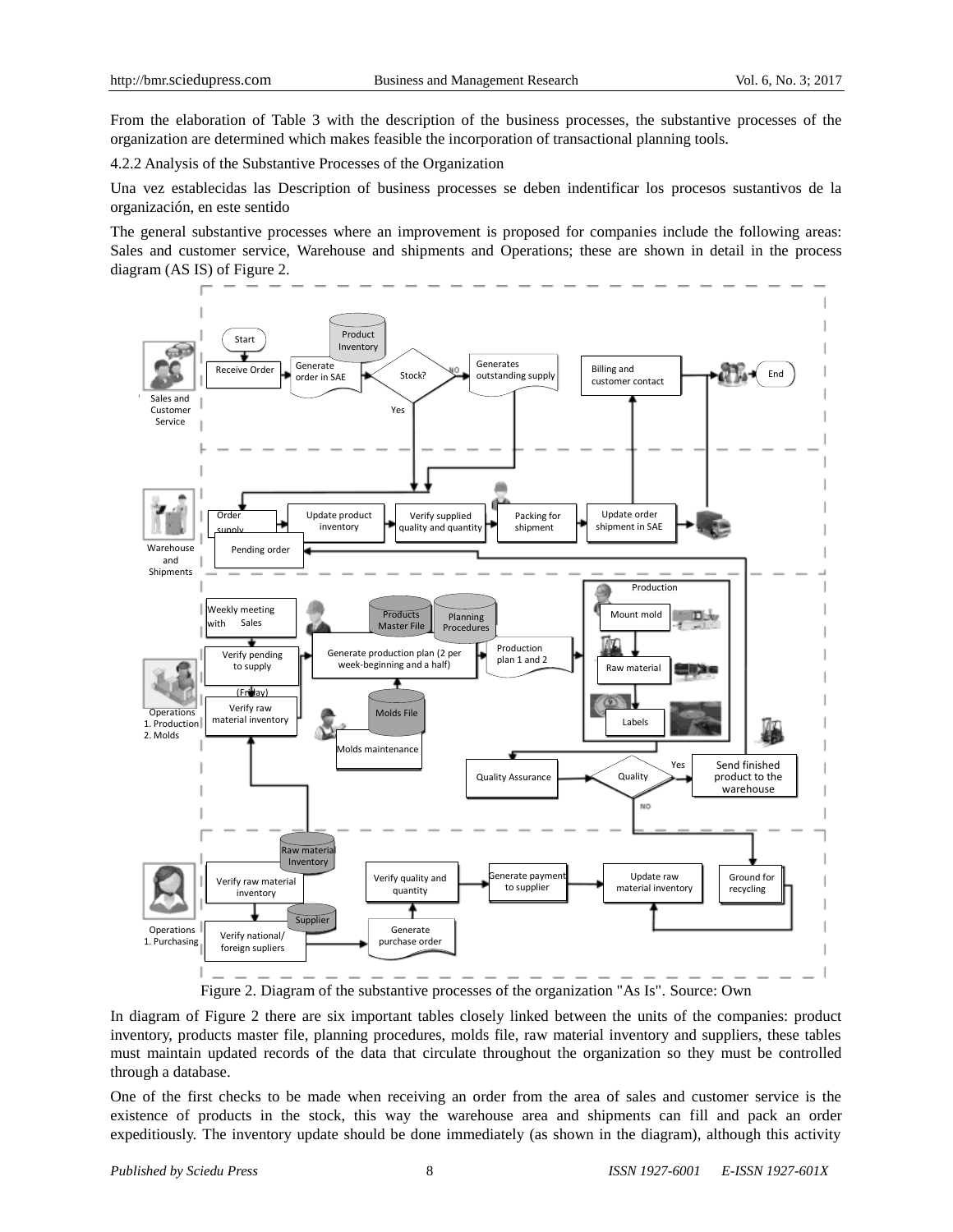seems fundamental, during the verification of procedures companies were found that update the inventory once the order of shipment has been issued, and this generating data discordance in the inventory since warehouse could try to send an order without having products in exist.

Among the important findings identified during the analysis and diagramming stage was the double planning of production, which should be reschedule twice a week due to the lack of linkage between the orders and the products master file, which could be a significant change for companies during the reengineering of processes. The complexity in its realization lies in the interaction of multiple archives, such as the availability of molds or the inventory of the raw material.

Description of the processes shown in Figure 2 is presented in Table 4, which details the activities performed by each business unit as well as the areas of opportunity found.

| Unit                                   | <b>Process description</b>                                                                                                                                                                                                                                                                                                                                                                                                                                                                                                                                                                                                                                                                                                                                                                       | <b>Opportunity</b> areas                                                                                                                                                                                                                                               |  |
|----------------------------------------|--------------------------------------------------------------------------------------------------------------------------------------------------------------------------------------------------------------------------------------------------------------------------------------------------------------------------------------------------------------------------------------------------------------------------------------------------------------------------------------------------------------------------------------------------------------------------------------------------------------------------------------------------------------------------------------------------------------------------------------------------------------------------------------------------|------------------------------------------------------------------------------------------------------------------------------------------------------------------------------------------------------------------------------------------------------------------------|--|
| Sales and<br>customer<br>service       | Once an order is received, the personnel in this area<br>register it in a System considering the existence of<br>the same in the Product Inventory. If the product is<br>available the request is sent to the Warehouse and<br>Shipments area to be stocked. If the product is not<br>available, a "Product to Surrender" notification is<br>generated and must be checked weekly with the<br>Operations area. The billing and contact with the<br>client is done as a closing of this process.                                                                                                                                                                                                                                                                                                  | • Establish statistics on the most<br>demanded products found in the<br>"Outputs" to generate valid<br>information that contributes to<br>production<br>better<br>annual<br>planning.<br>· Generate customer statistics<br>with higher incidence of pending<br>orders. |  |
| Warehouse and<br>shipments             | The order is verified; the Product Inventory is<br>supplied and updated. The staff is in charge of<br>verifying the quality and quantity supplied packing<br>and updating the order sending in System to<br>contribute to the billing process carried out by the<br>Sales and Customer Service area. When there is not<br>enough product and is "Product to be supplied" is<br>expected the end of its production by the Operations<br>area for the subsequent packaging and shipping to<br>the customer.                                                                                                                                                                                                                                                                                        | • Establish times of delivery of<br>the "Products to be delivered"<br>that allow greater monitoring<br>and attention to customers by<br>the Sales Unit.                                                                                                                |  |
| Operations<br>1.Production<br>2. Molds | The frequency of meetings with sales has been<br>established on a weekly basis with the objective of<br>verifying the pending issues. An engineer performs<br>the Master Production Planning twice a week<br>considering raw material inventory, production<br>master file, planning procedures and mold file. In<br>the production process the mold is assembled, the<br>raw material is transferred to the production line<br>area and quantity of necessary labels. At the end of<br>the process the quality of the product is verified, if<br>there is rejected product is crushed and recycled.<br>Otherwise, it is considered in optimal conditions to<br>be inventoried as finished product and it is<br>transferred to the Area of Warehouse and Shipments<br>to fill the Pending Order. | Automate the process<br>$\bullet$<br>οf<br>transfer of raw material<br>by<br>installing pipes in the roof to<br>eliminate the use of forklifts.<br>• Use of one system for Master<br>Production Planning (MPS) and<br>Material Requirements Planning<br>(MRP).         |  |
| Operations<br>3. Purchasing            | The inventory of necessary raw material is verified<br>by the area of Operations in Production. Here are<br>verified the national and foreign suppliers whom are<br>generated Purchase Orders. Likewise, the amount<br>and quality upon receipt is verified, and payment to<br>the supplier is subsequently generated. In case you<br>have received recycling material you must also<br>update the Raw Material Inventory.                                                                                                                                                                                                                                                                                                                                                                       | Use<br>of<br>the<br>Material<br>Requirements Planning (MRP)<br>system to perform raw material<br>acquisitions and statistical sales<br>data.                                                                                                                           |  |

Table 4. Description of the substantive processes derived from Figure 2.

Source: Own elaboration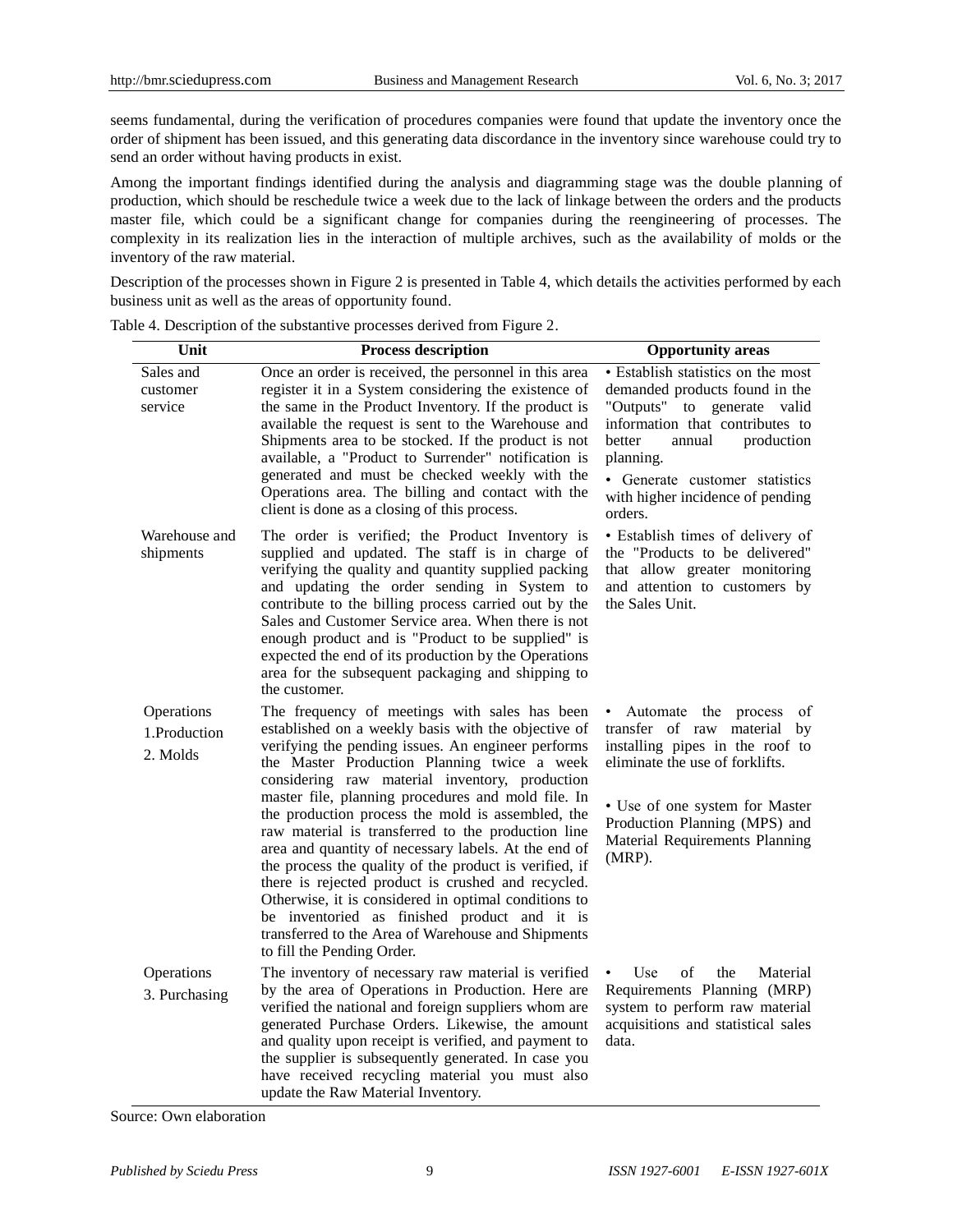The main problems identified during the description of the substantive processes was that the current control of materials and molds is implemented through and molds master file that is updated in spreadsheets and the double planning of production.

The generation of Table 4 allowed detailing the processes through general descriptions that result in the definition of a set of improvement areas for each business unit. This definition contributes to the decision making in those areas that require an immediate attention.

4.3 Implementation Process of Transactional Planning Tools

In addition to the analysis presented in the previous section, the decision on the reengineering of the processes subject to modification must be taken considering three aspects. First, what are the objectives of the company and what do you want to get with the planning tools. Second, what are the areas of opportunity that you want to attend immediately and third, what kind of tools can be implemented based on a cost / benefit analysis.

Proposal of implementation of the transactional tools includes the functional analysis of the systems, the planning of the implementation and evaluation. As a starting point, a general solution is proposed, divided into two phases. In the process diagram (TO BE) of Figure 3 is presented Phase 1.



Figure 3. "To Be" Diagram of implementation Phase 1. Source: Own elaboration

The re-engineering presented in Figure 3 is detailed in two sections corresponding to the production process and the procurements process:

*1) Production process.* The production unit meets weekly with the sales area to verify the slopes to be supplied,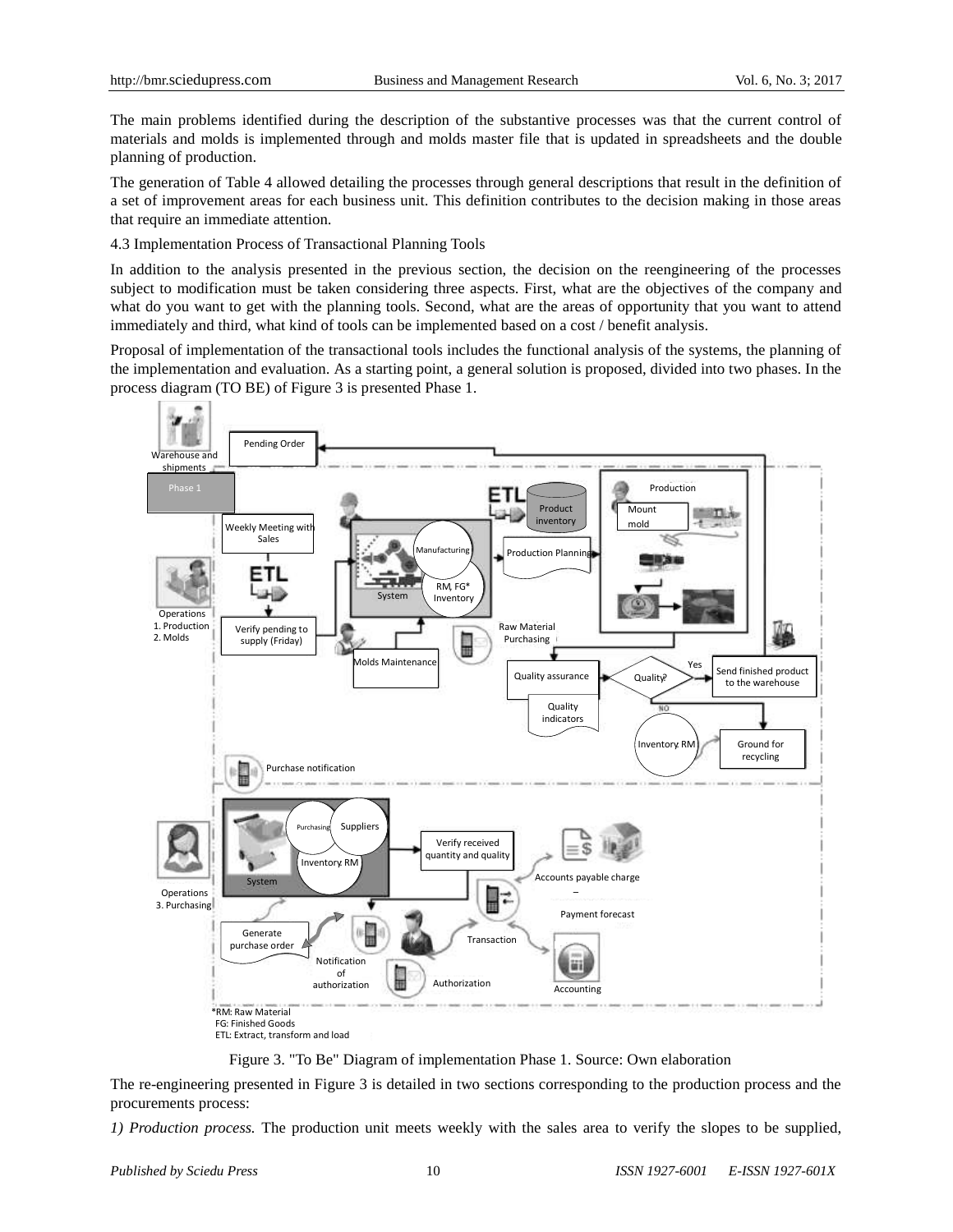because the difference between the systems requires a process of extraction, transformation and loading (ETL) of the orders that allow updating an ERP system.

Production planning is done in the manufacturing module where raw material and finished product inventories are updated, alarm (message or ticket) is sent to the Purchasing area for verification or purchase of raw material. The reverse process of ETL is performed for the finished product inventory to which the Sales and Warehouse areas have access. Once the manufacturing process is completed, the Quality unit verifies the product, if it meets the requirements, it is sent to the Warehouse area for packaging and shipping to the customer. Products that do not meet the required characteristics are recycled by a crushing process for later use; the material is added to the raw material available.

*2) Procurements process.* The Purchasing area receives notification to verify the existence and stock of raw material in the system, a purchase order is generated (pet, pigments, labels or molds) according to the best option of the supplier. An alarm or purchase authorization request is sent to continue the process by receiving confirmation and setting payment forecasts in system. When the material is received, the quantity and quality are verified in system for assignment to supplier accounts, banks and accounting.

It is important to note that among the objectives defined by the companies were the following:

- a) Maintain wholesale distributors as the main distribution channel,
- b) Maintain commitments of delivery periods to customers and,
- c) Generation of special orders

In order to maintain alignment with the objectives of the companies, the implementation of changes in the Operations unit should positively impact the Sales and customer service unit, so in the process diagram (TO BE) of Figure 4 Presents implementation Phase 2.



Figure 4. "To Be" Diagram of Implementation Phase 2. Source: Own elaboration

In phase 2 identifies the feasibility of scaling the ERP with the implementation of a CRM module of the same supplier that manages a single database and integrates all the business units:

*1) Process of administrative control and attention to clients.* With a CRM system the Sales area can capture a customer order from any device on the system. The notification of an order can be dealt with in Warehouse and Shipments, in case of not having sufficient existence, a pending request is generated. Billing and customer notification processes can be automated to affect accounts receivable and accounting. This area should conduct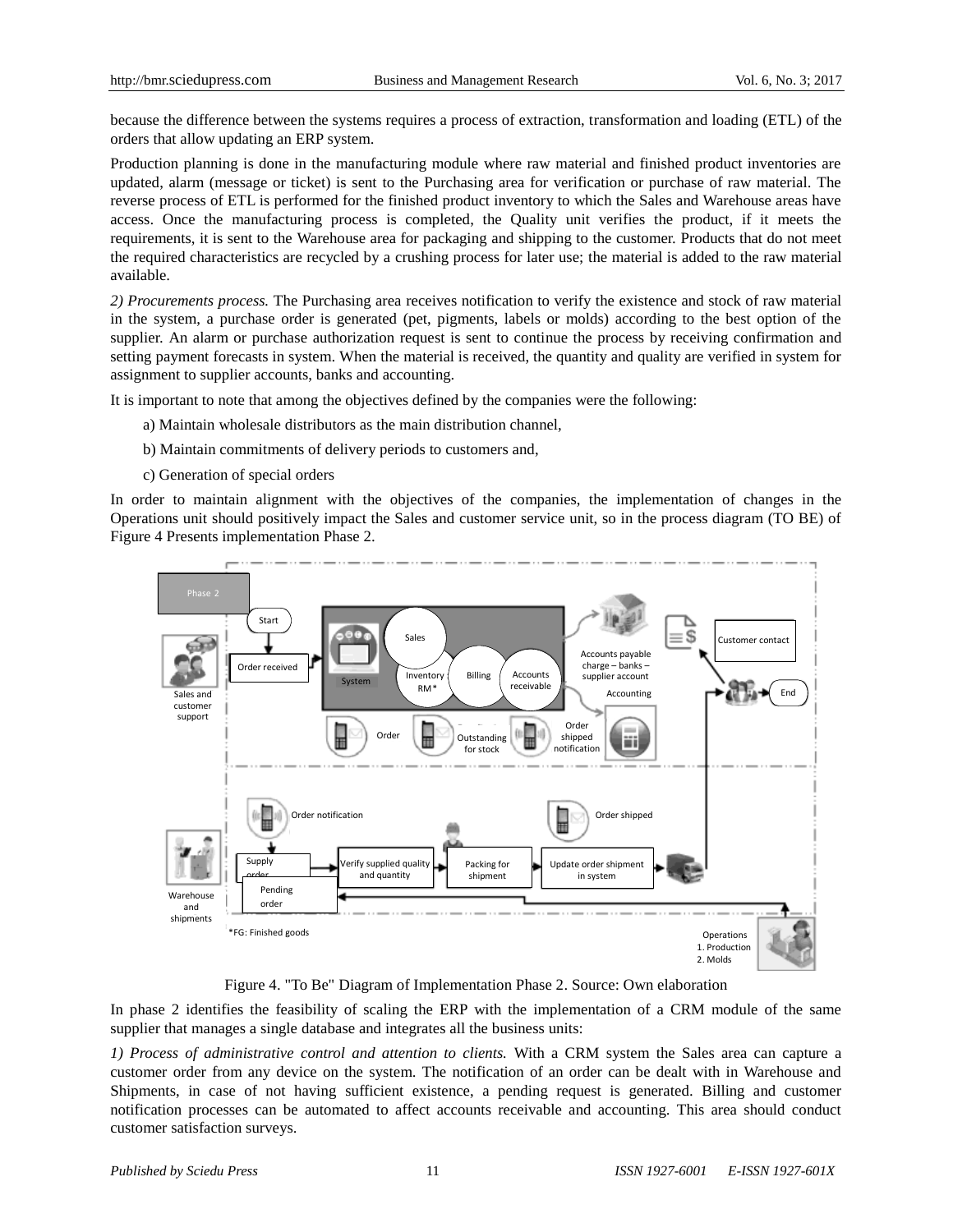*2) Storage and shipping process.* It verifies the existence, quantity and quality requested in the order to prepare the finished product in the defined presentations, pack the order for shipment, document the characteristics of the product and update the shipment in the system for warehouse control and traceability. The production notifications are verified on the pending orders to be attended.

The final implementation of the ERP or transactional planning tools will allow management to be informed about the overall processes of the company. The integrated process is described in Figure 5.



Figure 5. Integrated 1 and 2 phases of implementation process. Source: Own elaboration

Once the documentation of the process model generated is available, the implementation Phase begins with the evaluation of systems by means of an array of weights, table 5 shows an example for the analysis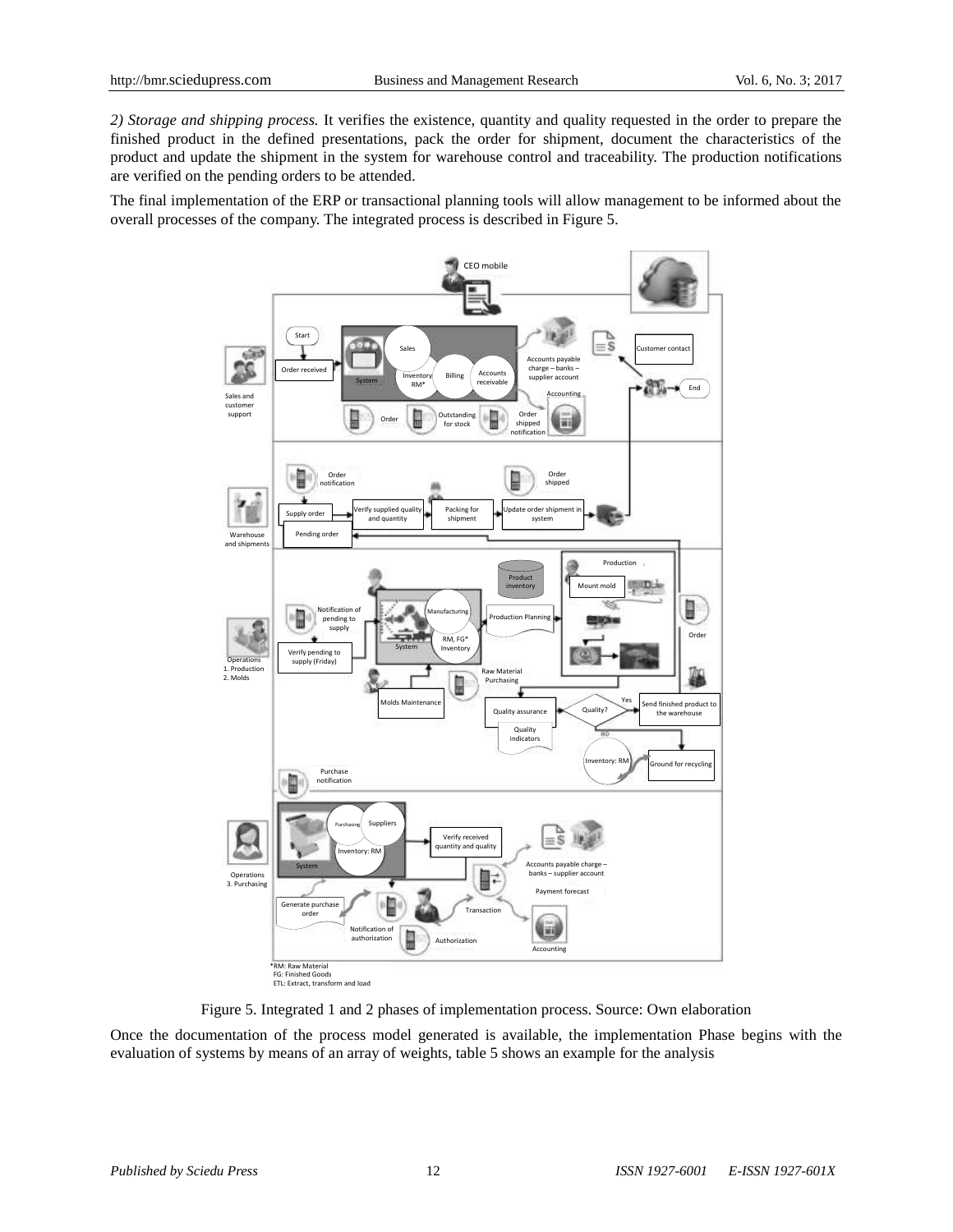| Characteristic to<br>evaluate                           | Weight | Transactional<br>tool x1 |             | Transactional<br>tool x2 |        | Transactional<br>tool x3 |       |
|---------------------------------------------------------|--------|--------------------------|-------------|--------------------------|--------|--------------------------|-------|
|                                                         |        | Qual.                    | Score       | Qual.                    | Score  | Qual.                    | Score |
| Functionality                                           | 8.3    | 3.5                      | 29.0<br>5.0 | 3.5                      | 29.05  | $\overline{4}$           | 33.2  |
| Implementation time                                     | 1.7    | 4                        | 6.8         | 3                        | 5.1    | 3                        | 5.1   |
| Commitment                                              | 5.0    | $\overline{4}$           | 20          | $\overline{4}$           | 20     | $\overline{4}$           | 20    |
| Experience                                              | 1.7    | 4                        | 6.8         | 5                        | 8.2    | $\overline{4}$           | 6.8   |
| Support                                                 | 8.3    | 4                        | 33.2        | 5                        | 41.5   | 3                        | 24.9  |
| Integration                                             | 6.7    | 5                        | 33.5        | $\overline{4}$           | 26.8   | $\overline{4}$           | 26.8  |
| Trend of the<br>Company.                                | 3.3    | 5                        | 16.5        | 3                        | 9.9    | $\overline{4}$           | 13.2  |
| <b>Total Points</b>                                     | 30     |                          | 145.85      |                          | 140.85 |                          | 130   |
| <b>Total Coverage</b><br>(maximum score to<br>get: 175) |        |                          | 84%         |                          | 81%    |                          | 75%   |

|  |  | Table 5. Example of the application of a Matrix of weights for evaluation of commercial transactional tools |
|--|--|-------------------------------------------------------------------------------------------------------------|
|  |  |                                                                                                             |

Source: Own elaboration

The construction of the matrix is done by establishing a series of characteristics to evaluate that are important for the company or the industrial sector, in the example of Table 5 there are 6 characteristics but also the cost of the transactional planning tool could be included. The weight is established according to the importance of the characteristic to evaluate. The sum of the weights is divided by the total of the characteristics and represents the maximum qualification that a tool could obtain in that area. The total Coverage is determined from the sum of the weights by the maximum ratings; in the example the maximum score is 175. The points result from the rating obtained by the weight originally assigned and the total percentage of coverage of each tool that is the Sum of the points between the maximum score.

The supplier must deliver the general characteristics of the tool before the analysis and once selected, the supplier must deliver a base system or prototype according to the analysis of the company processes, and the end users are responsibles for verifying the prototypes and make the necessary adjustments to configuration.

In this phase of the project both horizontal and vertical system tests are defined, which are defined as integration test cases that determine the target business environment and provide a basis of confidence about the system's ability to manage the company. Each and every one of the tests is validated by the users or holders who are responsible for the business processes. When the necessary approvals are obtained, the following activity can be continued within the implementation methodology, it consists to train the end users and test the system with the data of the productive areas. The tests include the procedures and programs of conversion and the volume and load of the system.

#### **5. Discussion**

Because of the importance of transactional systems, there is sufficient information on the procedures for establishing the structure of the implementation team, selecting a transactional system, managing it efficiently, or measuring organizational impact (Chiesa, 2004; Jalil, Zaouia & El Bouanani, 2016; Kossmann, & Kossmann, 2016; Ripamonti, Ripamonti, Galuppo & Galuppo, 2016; Vera, 2006). However, this study focuses on the revision of organizational structures and the analysis of the substantive processes of the companies functioning as a guide to enable process reengineering.

According to the theoretical review, when no transactional planning tools are used in a company, heterogeneous technologies are used to solve problems in each area, as shown by the analysis of results, since in this study it was found that in the plastic industry most firms employe systems with multiple interfaces to control processes such as payment to suppliers, customer care or inventory management, generating problems such as duplication of information, lack of uniformity and difference of criteria and concepts.

In this sense, the disintegrated vision of the companies is due to the fact that theys entire operational process is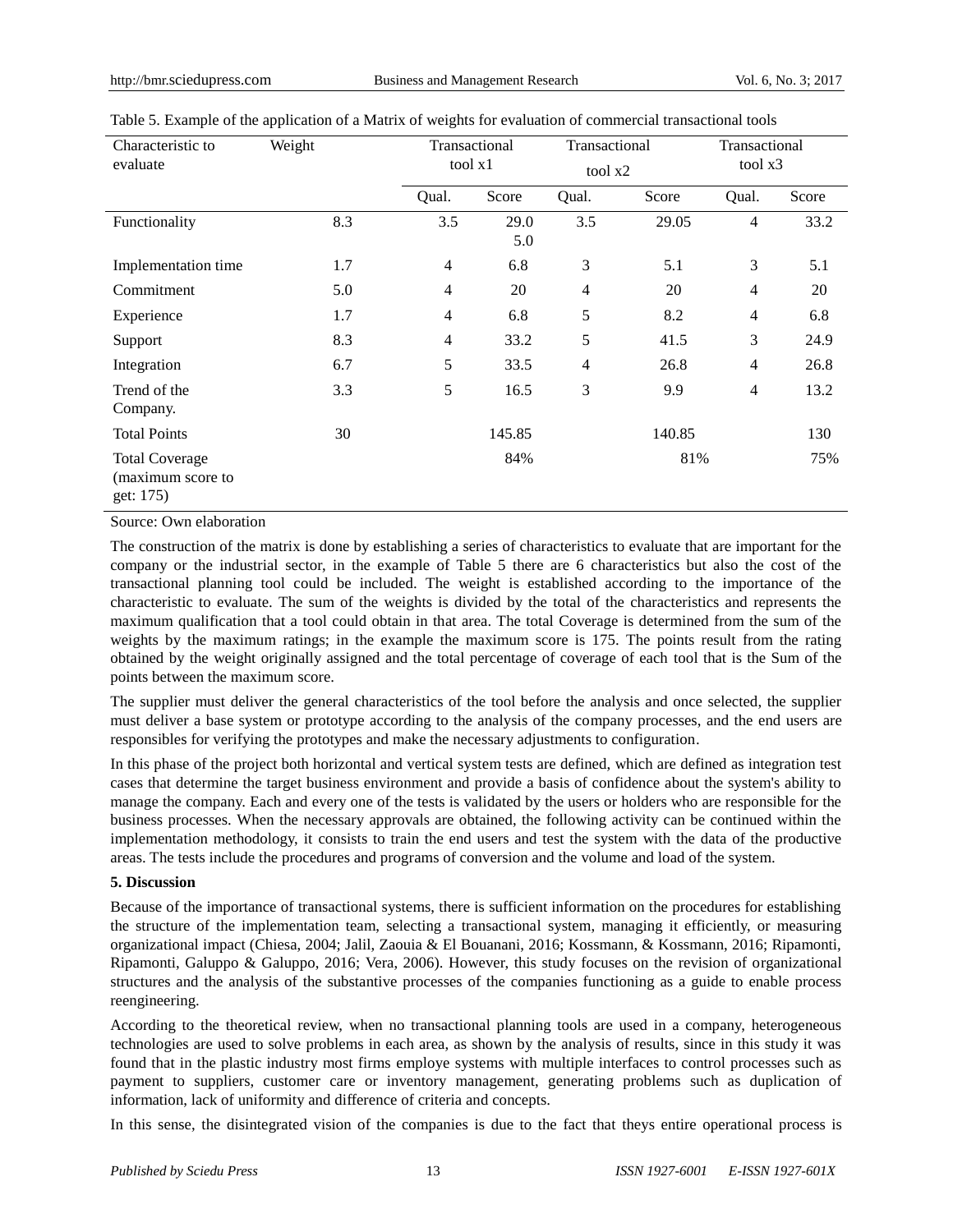segmented into independent controls for each business unit, losing the advantage of the holistic view of the business enterprise provided by the tansaccionales systems. Therefore, one of the practical advantages of this proposal is the use of mobile devices to send notifications about the updating of information between processes that allows keeping management informed and provides a quick view of the transitions for all areas.

Although the review of business processes and analysis of organization substantive processes is complex, it is also an indispensable resource for the implementation of a transactional planning system. The dynamics generated during the review and correction stages of business processes with areas managers brings the additional advantage of staff involvement in the reengineering process, which contributes to mitigating negative impact factors on employee resilience and maximizes the success of the implementation and later use of the tools.

Because the proposal for the system implementation process focuses on reviewing and analyzing the organizational structure of companies, a large number factors like of human develpment, adjustments in organizational charts, investment, infrastructure, or errors in the systems that may be present during the stages of implementation and adjustments are not addressed.

Nevertheless, the study identified that there are companies that lack the necessary IT infrastructure to provide a sufficiently robust support for the proper operation of transactional systems. These companies, usually micros, solve their problems by using independent files, which has gradually deteriorated the attention to their customers due to delays in deliveries, so that, despite exist a large market for the marketing of their products, the companies are being less productive and become less competitive.

Although the reengineering process must be carried out in a particular way in each company based on its characteristics, philosophy, structure and processes, this study represents an important contribution from the practical point of view since it presents a generalization of manufacturing processes in the plastic industry. This assertion is based on the identification of related problems identified in the companies belonging to the same sector. Therefore, the results of this research can be use as a comparative practice guide to perform reengineering exercises in the plastic industry or in other sectors with manufacturing characteristics of transformation of primary and secondary materials similar to plastic as the manufacturing industries of glass or metal products.

The process of implementing a transactional system in plastic industry can be synthesized in three fundamental sections focused on a company or a sector through the generalization of components: a) Analysis of the organizational structure of the company, b) Review of the business processes and analysis of the sustantive processes, and c) a proposal for implementation once the areas of opportunity of the different units that make up the companies have been identified.

The implementation of transactional planning systems improvement the business processes by integrating the information. This process allows companies to consider the external context for the definition of business strategies and innovation processes it is expected that the process described in these paper functions as a guide that will overcome the resistance to process automation in the plastics production industry.

#### **Acknowledgements**

We thank the company Plásticos La Ardilla S.A. Of C.V. for allowing we to carry out the case analysis in the facilities located in Guadalajara Technology Park, which has a world-class infrastructure regarding the care of the environment, water use and rigorous control of the discharges made by companies within the same.

#### **References**

Alier, J. M., & Jusmet, J. R. (2015). *Economía ecológica y política ambiental*. Fondo de Cultura económica.

- Ávila, G. V., Trejo, J. M., & Moreno, T. E. N. (2016, April). OPERACIONES Y COMPETITIVIDAD EN LAS PYMES DEL SECTOR DEL PLÁSTICO EN LAS PYMES MANUFACTURERAS DE GUADALAJARA. In *Memorias del Congreso de la Red Internacional de Investigadores en Competitividad* (Vol. 9, No. 1, pp. 55-74).
- Austin, R.D., Cotteleer, M.J., Escalle, C.X. (2003). Enterprise Resource Planning: Technology Note, Harvard Business School Publishing #9-699-020, March, 2003, pp. 1–8
- Calisir, F., & Calisir, F. (2004). The relation of interface usability characteristics, perceived usefulness, and perceived ease of use to end-user satisfaction with enterprise resource planning (ERP) systems. *Computers in human behavior*, *20*(4), 505-515. http://dx.doi.org/10.1016/j.chb.2003.10.004
- Chiesa, F. (2004). Metodología para selección de sistemas ERP. *Reportes técnicos en ingeniería del software*, *6*(1), 17-37.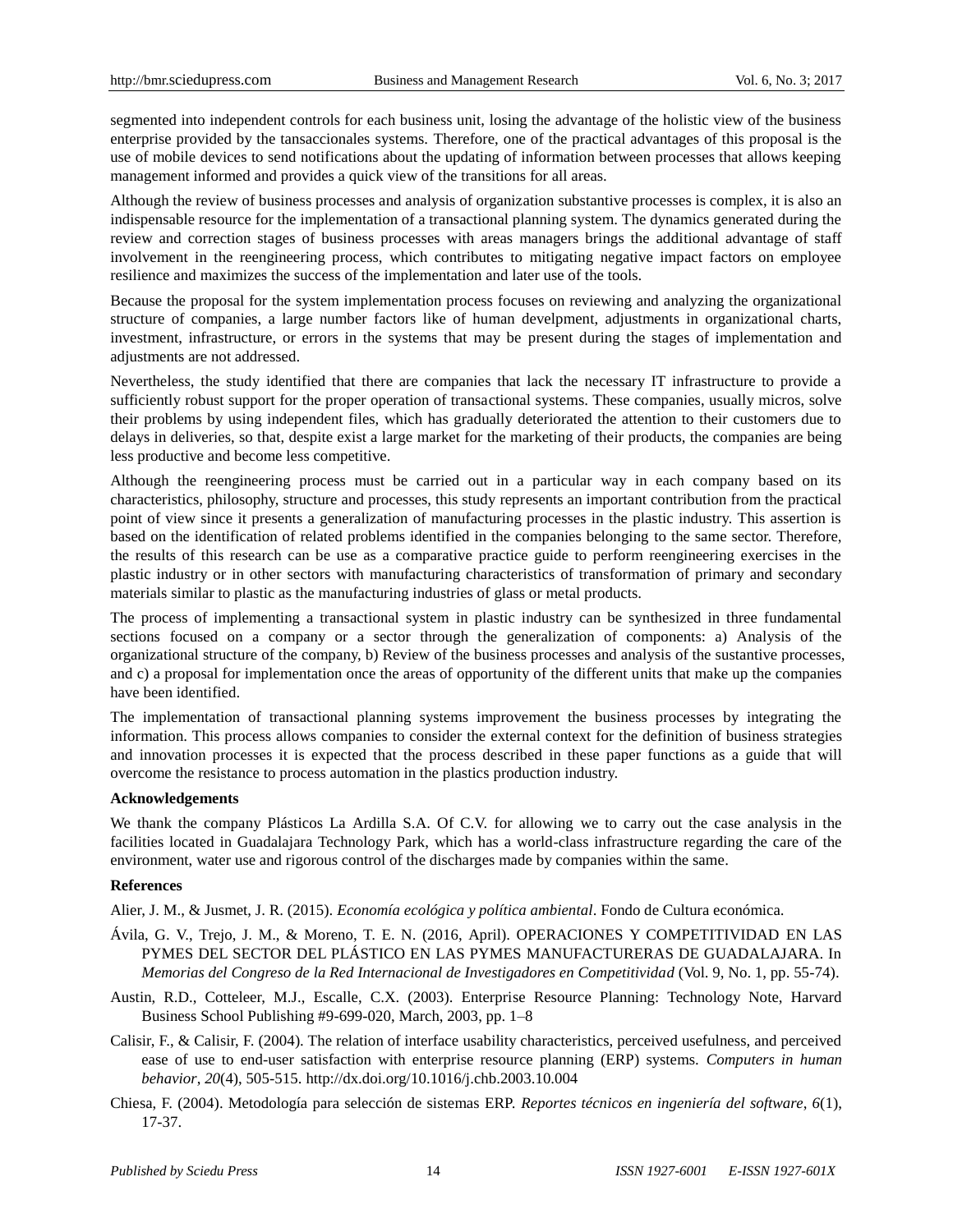David, F. R. (2003). *Conceptos de administración estratégica*. Pearson Educación.

- Di Benedetto, C. A., & Kim, K. H. (2016). Customer equity and value management of global brands: Bridging theory and practice from financial and marketing perspectives: Introduction to a Journal of Business Research Special Section. *Journal of Business Research*, *69*(9), 3721-3724. http://dx.doi.org/10.1016/j.jbusres.2015.03.048
- Ehie, I. C., & Madsen, M. (2005). Identifying critical issues in enterprise resource planning (ERP) implementation. *Computers in industry*, *56*(6), 545-557. http://dx.doi.org/10.1016/j.compind.2005.02.006
- Gable, G.G. (1998) Large package software: A neglected technology? *Journal of Global Information Management, 6 (Summer)*, 3-4.
- Heller Baird, C., & Parasnis, G. (2011). From social media to social customer relationship management. *Strategy & leadership*, *39*(5), 30-37.<http://dx.doi.org/10.1108/10878571111161507>
- Herrera, C., Belmokhtar-Berraf, S., Thomas, A., & Parada, V. (2016). A reactive decision-making approach to reduce instability in a master production schedule. *International Journal of Production Research*, *54*(8), 2394-2404. DOI: 10.1080/00207543.2015.1078516
- Hernández-Nariño, A., Delgado-Landa, A., Marqués-León, M., Nogueira-Rivera, D., Medina-León, A., & Negr *fi*-Sosa, E. (2016). Generalization of business process management as a framework supporting health care improvement. *Revista Gerencia y Políticas de Salud*, *15*(31), 66-87. http://dx.doi.org/10.11144/Javeriana.rgyps15-31.ggpp.
- Frank, R. J., George, J. P., & Narasimhan, L. (2004). When your competitor delivers more for less. *McKinsey Quarterly*, (1), 48-59.
- Jalil, F., Zaouia, A., & El Bouanani, R. (2016, April). The Impact of the Implementation of ERP Satisfaction of End Users in Major Moroccan Companies. In *ICEIS (1)* (pp. 188-195). http://dx.doi.org/10.5220/0005837201880195
- Jung, R., Lehmkuhl, T., Küpper, T., Nierlich, M., & Rosenberger, M. (2016). Social Customer Relationship Management. In *Business Innovation: Das St. Galler Modell* (pp. 341-356). Springer Fachmedien Wiesbaden.
- Kossmann, D., & Kossmann, D. (2016). Implementation in the ERP System. In *Complexity Management with the K-Method* (pp. 77-84). Springer Berlin Heidelberg. http://dx.doi.org/10.1007/978-3-662-48244-5\_8
- Mondal, S., Mondal, J., & Bhaumik, A. (2015). Sulfonated Porous Polymeric Nanofibers as an Efficient Solid Acid Catalyst for the Production of 5-Hydroxymethylfurfural from Biomass. *ChemCatChem*, *7*(21), 3570-3578. http://dx.doi.org/10.1002/cctc.201500709
- Murphy, K. E., & Simon, S. J. (2002). Intangible benefits valuation in ERP projects. *Information Systems Journal*, *12*(4), 301-320.
- Orea, D. G., & Villarino, M. T. G. (2013). *Evaluación de impacto ambiental*. Mundi-Prensa Libros.
- Orenga-Roglá, S., & Chalmeta, R. (2016). Social customer relationship management: taking advantage of Web 2.0 and Big Data technologies. *SpringerPlus*, *5*(1), 1462. http://dx.doi.org/10.1186/s40064-016-3128
- Prouty, K., (2011). ERP Selection: Starting Out the right foot. Aberdeen group. A Harte-Hanks Company. August, 2011. Recovered from: http://www.epicor.com/host/na/0321-7271-erpselection2011-kp-07-nsp.pdf
- Pérez, J. G. (2014). La industria del plástico en México y el mundo. *Comercio exterior, 64*(5), 6.
- Ramos, J., & Rosaura, E. (2015). *La panificación financiera y la toma de decisiones en la constructora Odebrecht, Proyecto Hidroeléctrico Manduriacu* (Master's thesis, Universidad Técnica de Ambato. Facultad de Contabilidad y Auditor á. Dirección de Posgrado).
- Ripamonti, S. C., Ripamonti, S. C., Galuppo, L., & Galuppo, L. (2016). Work transformation following the implementation of an ERP system: An activity-theoretical perspective. *Journal of Workplace Learning*, *28*(4), 206-223. https://doi.org/10.1108/JWL-01-2016-0005.
- Romo, A., & Reyes, E., (2014). Mejora en los procesos de la empresa y selección de ERP para Plásticos La Ardilla S.A. de C.V. Resumen ejecutivo de Consultoría. Universidad Popular Autónoma del estado de Puebla (UPAEP)
- Sánchez, J. Z. M., & Jiménez, J. A. P. (2015). Medición de la productividad a las pymes del sector industria fabricación de productos de caucho y de plástico en la ciudad de Bogotá DC. *REVISTA ECONÓMICAS CUC*, *36*(2).